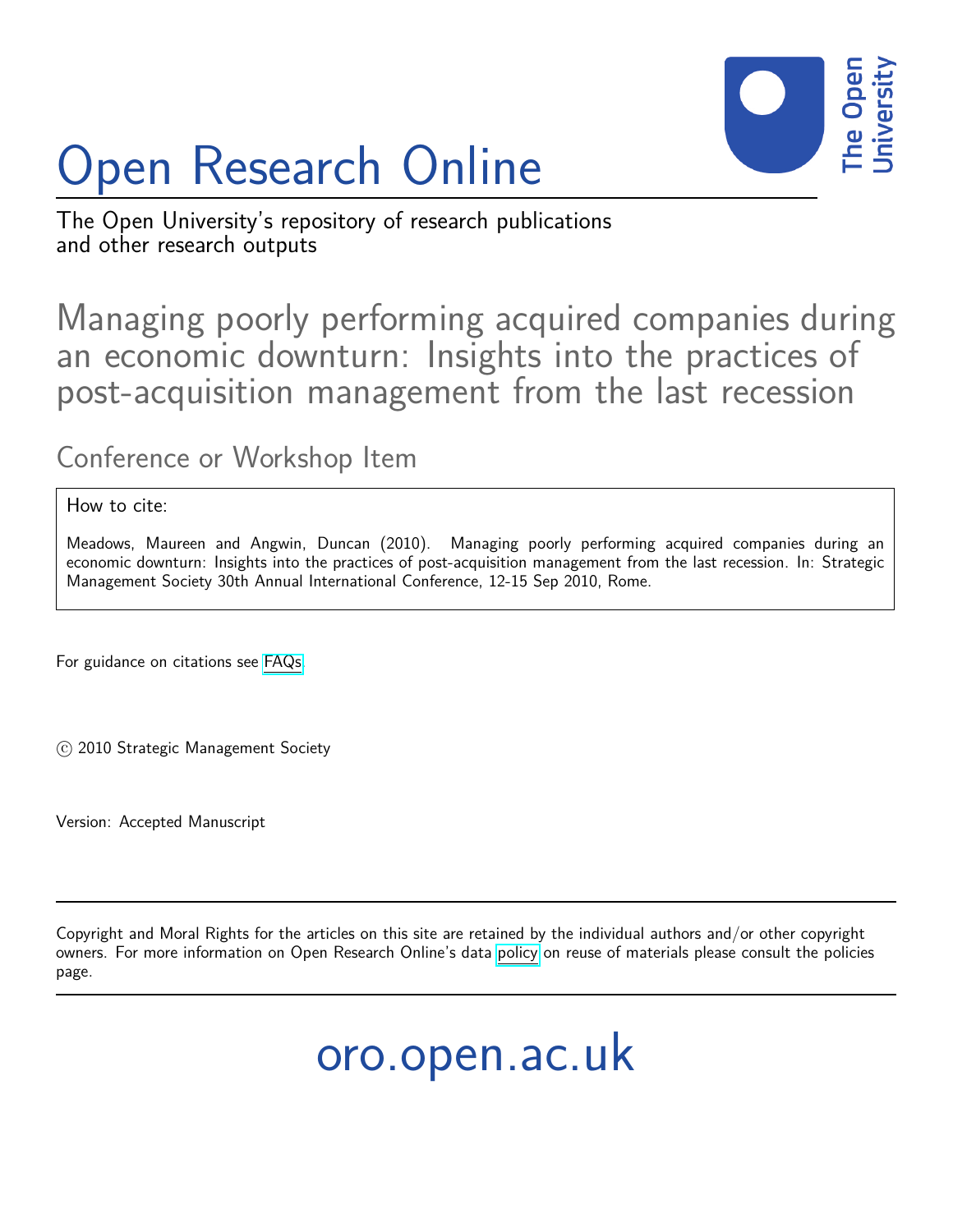# **Managing poorly performing acquired companies during an economic downturn: Insights into the practices of post-acquisition management from the last recession**

Duncan N Angwin Associate Professor in Strategy Marketing and Strategic Management Group Warwick Business School University of Warwick CV4 7AL United Kingdom Telephone: +44(0)2476523914 Fax: +44(0)2476 524628

e-mail: Duncan.Angwin@warwick.ac.uk

Maureen Meadows Senior Lecturer in Management Centre for Strategy and Marketing The Open University Business School The Open University Walton Hall Milton Keynes MK7 6AA United Kingdom Telephone: +44(0)1908 654105 Fax: +44(0)1908 655898

e-mail: m.meadows@open.ac.uk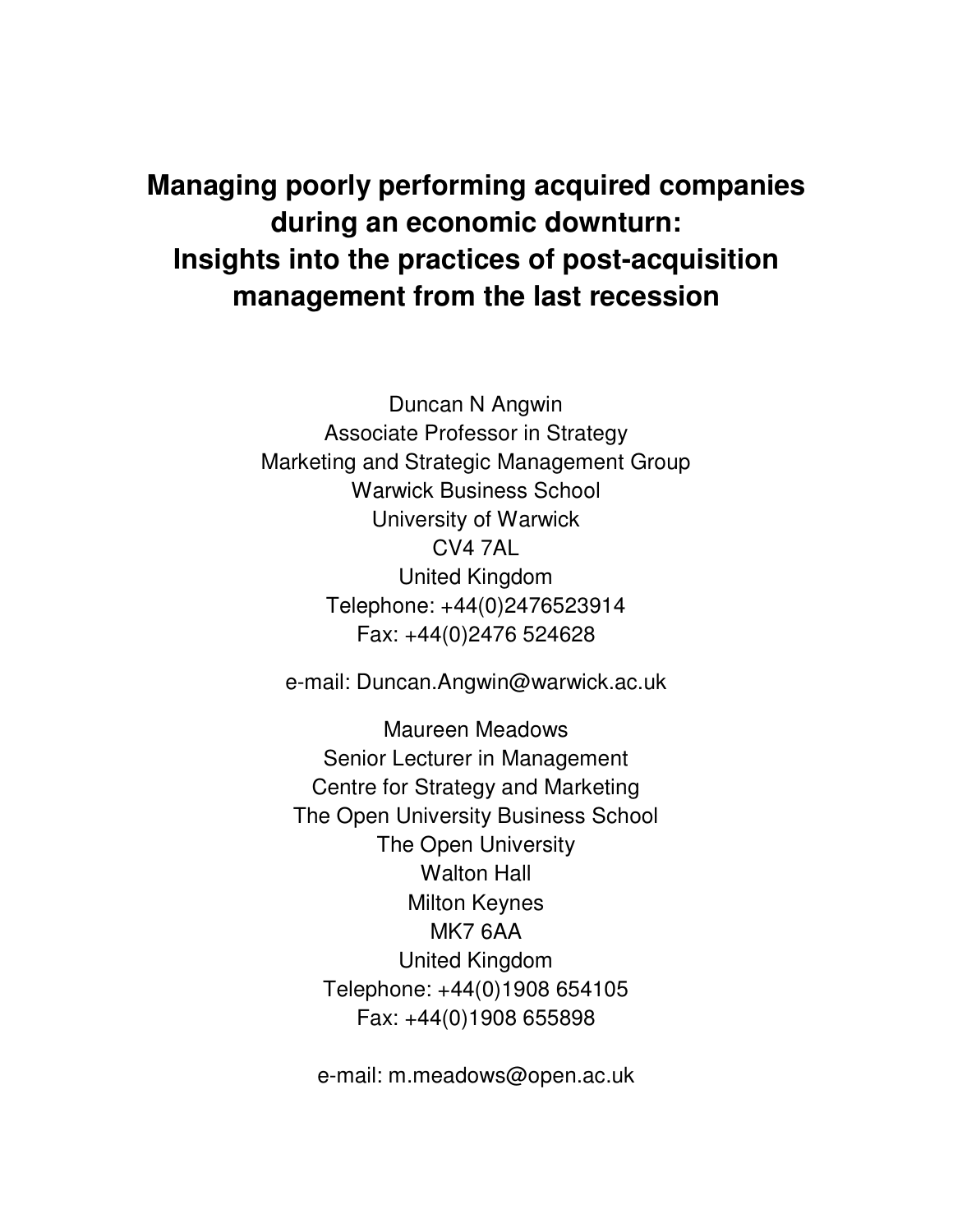#### **Abstract**

**During this time of recession, poorly performing companies are potential acquisition targets. To improve their performance managerial actions are required but prescriptions from the turnaround literature are focused upon standalone organizations. These may not hold in other contexts such as acquired poorly performing companies which experience changes in corporate governance and additional organizational interdependencies. This paper focuses upon managerial turnaround change actions in an acquisition context to determine whether they are different to other i) acquired companies ii) standalone turnarounds. For robust results this paper employs a dual method to address criticisms of the practice stream; of over-reliance on case study methods which can lack generalizability. Findings indicate turnaround practices are distinct amongst all acquisition practices and there are two clear different approaches in use. This evidence suggest generic turnaround approaches need to recognise the effects of different contexts upon managerial practices.**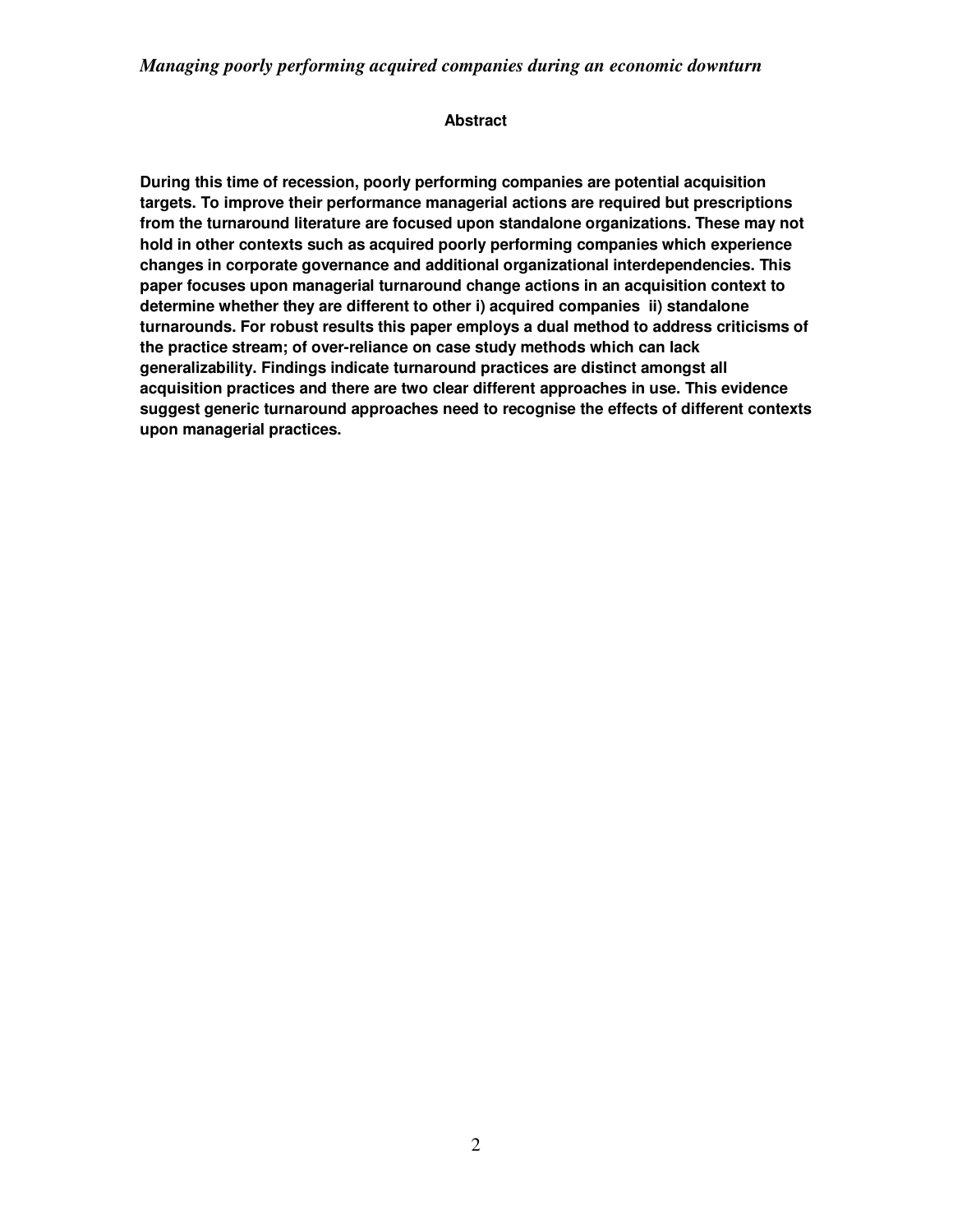# **1. Introduction**

During this time of recession many companies are performing badly and some may be perceived as acquisition targets (Dobbs and Koller, 2009). In order to improve performance in poorly performing companies a turnaround strategy may be adopted whereby substantial change is carried out to the organization. There is a substantial empirical literature on turnarounds, which shows they are managed in a significantly different way to control companies (Grinyer, Mayes, McKiernan, P. 1988; Slatter, Lovett, Barlow, 2006). This difference warrants the singling out of turnaround actions as a separate category of management action. The turnaround literature is in broad agreement about early key stabilizing actions appropriate in these circumstances (Robbins and Pearce, 1992), although there is debate over later stages of the process (Bibeault, 1982; Grinyer and McKiernan, 1990, Slatter et al. 2006). It is argued that if key actions are pursued there should be an improvement in organizational performance and this may be sustainable. However a limitation of these studies is that they have generally examined managerial actions in turnarounds as stand-alone companies – as firms standing in isolation to which changes are made to improve performance, and contextual variation has rarely been acknowledged. In particular little attention has been paid to whether turnaround prescriptions also hold for poor performing companies which have been acquired. The change in ownership of the poor performing company may make a difference as new interdependencies with the parent may result in new resources, such as capital infusion (Castrogiovanni and Bruton 2000) and different perspectives being bought to bear on the situation and these may affect managerial practices on the ground. Under these new conditions, the generic actions prescribed in the turnaround literature may not be in evidence in the same way as with standalone companies and may underline the importance of considering context when examining turnaround situations. The questions this paper sets out to address are:

- i) Are all acquisitions with poor prior health managed in the same way as other acquisitions which are not in poor health?
- ii) If there are differences in the ways poor health acquisitions are managed from other acquired non poor health companies, are the turnarounds managed in similar ways to each other in terms of organizational changes carried out?
- iii) Are acquired turnarounds managed differently from turnarounds of standalone companies reviewed in the turnaround literature?

Although the turnaround literature substantially pre-dates the Strategy-as-Practice literature, (taking a start date as Johnson et al., 2003), there are strong resonances between the literatures as both aim to understand what executives *do* (Hambrick, 2004; Jarzabkowski, 2004). Practice researchers try to uncover the detailed actions that constitute a strategy process (Brown & Duguid, 2001; Johnson et al., 2003) and so favor managerial agency and situated action (Jarzabkowski, 2005; Wilson & Jarzabkowski, 2004). In this paper attention focuses upon what managers do in order to bring about the turnaround of acquired companies which are in poor health.

The paper employs a dual method in order to address criticism of S-as-P approaches which can lack in generalizability. This dual approach consists of a part A quantitative analysis of survey data collected on acquisitions which took place in the UK during the last recession and a part B qualitative analysis of in-depth interviews of key informants. The quantitative analysis enables a picture to be constructed of the ways in which poor health acquisitions differ from other acquisition situations. Cluster analysis techniques are then be applied to discern whether there are distinct turnaround strategies in evidence. With this statistical framework in place, qualitative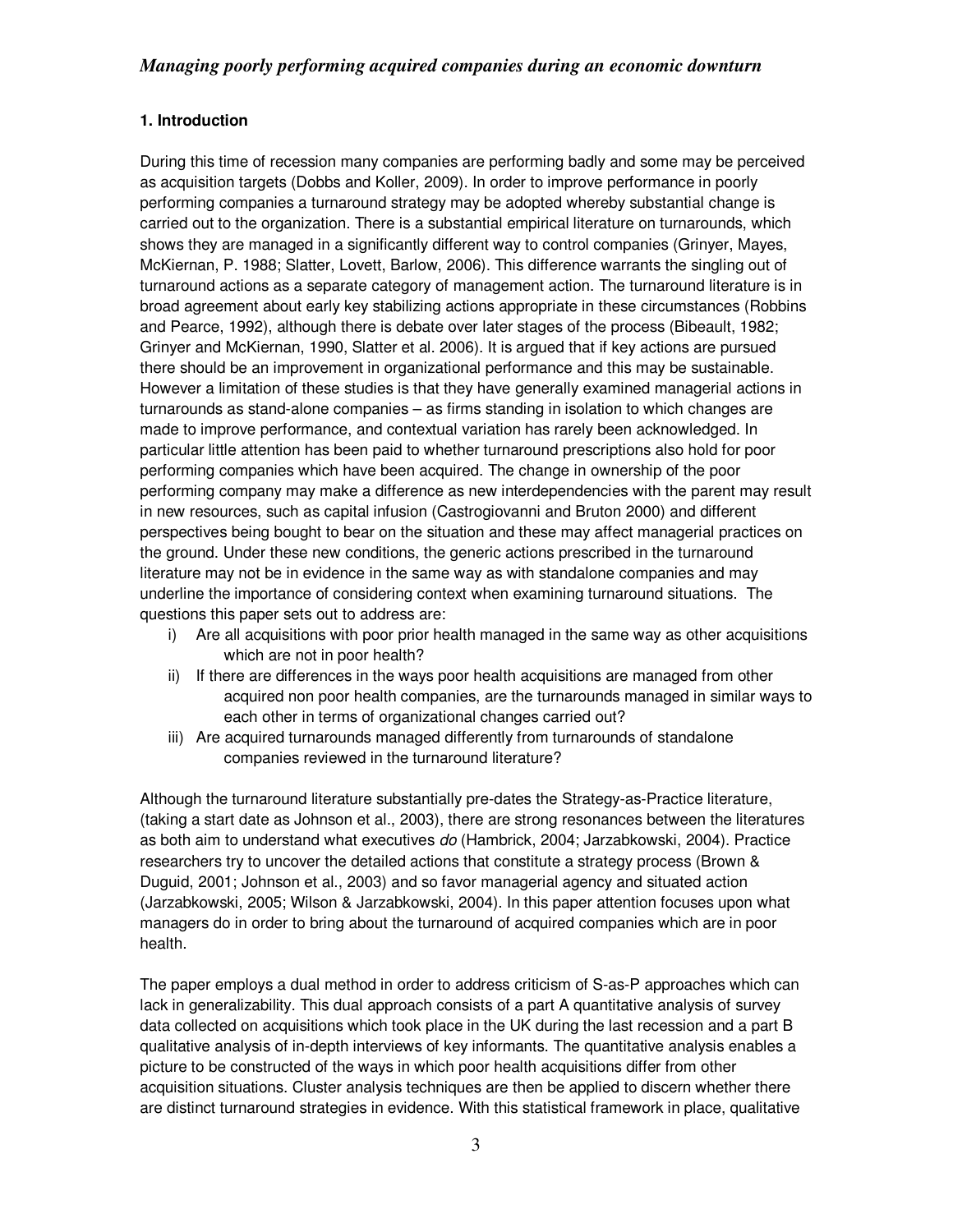# *Managing poorly performing acquired companies during an economic downturn*

evidence can then be used to understand and explore the reasons behind the patterns observed. In this way some generalization of findings can be achieved together with rich insights provided by case data of actual practices.

The findings from the paper show that different managerial actions occur in poor health acquisitions than in other types of acquired companies. Significant nuances are also found for the ways in which turnarounds are managed in post-acquisition contexts and qualitative findings reveal the reasons why managers act in the way they do in these circumstances. The implications for these findings are that turnaround research needs to be sensitive to context and these types of managerial action also do not sit easily within current M&A integration frameworks. By examining the detailed practices of managers in acquired recovery situations, many questions are raised about how practice may be captured in prevailing turnaround and M&A frameworks.

#### **2. Literature review**

In this section literatures on i) post acquisition integration, ii) turnaround management and iii) strategy-as practice are reviewed in brief (the full literature review is contained in the main paper). In summary the post acquisition integration literature recognises different approaches to postacquisition management but does not adequately deal with the prior health of acquired companies, which is our focus of attention. This raises important questions about the role of interdependencies between acquirer and acquired companies when the latter are in poor health. The turnaround literature provides detailed prescriptions for key changes needed to manage standalone companies in poor health, although there is academic debate about the nature of different stages in the process. The literature however is limited in rarely examining turnarounds in different contexts such as M&A. Bringing the two literatures presents a question over whether acquired turnaround opportunities are managed in a similar way to standalone turnarounds or whether change in ownership affects this process. The S-as-P literature legitimates focus upon the actual actions taken by managers in trying to turn around acquired companies. Although there are several elements to the S-as-P framework (Whittington 2006) the focus here is upon the dayto-day work of the manager – the praxis, and how intra-organizational interactions could explain patterns of strategic activity (Grant, 2003) in acquired turnarounds.

#### **3. Research Methodology**

In order to achieve generalizability of results across a sample of acquisitions and gain explanation for the nature and timing of post-acquisition change in poor performing target companies, a medium grained hybrid method with dual phase (dominant, less-dominant) design was followed. A questionnaire was used to survey a sample of acquisitions. A number of key dimensions were then examined, and the resultant patterns were then informed and interpreted by subsequent qualitative interviews.

#### **3.1 Data gathering and survey design**

The data for analyzing post-acquisition integration types was gathered from the UK; the most active M&A market outside of the US. The data was drawn from a list of all 'corporate' acquisitions in the UK over a three year period during the last economic downturn in the UK economy. The questionnaire was sent to the managing executive of acquired companies two years post transaction date which is the optimal time period to elapse from which to assess post acquisition change. A response rate of 30.17% was achieved is good for surveys in the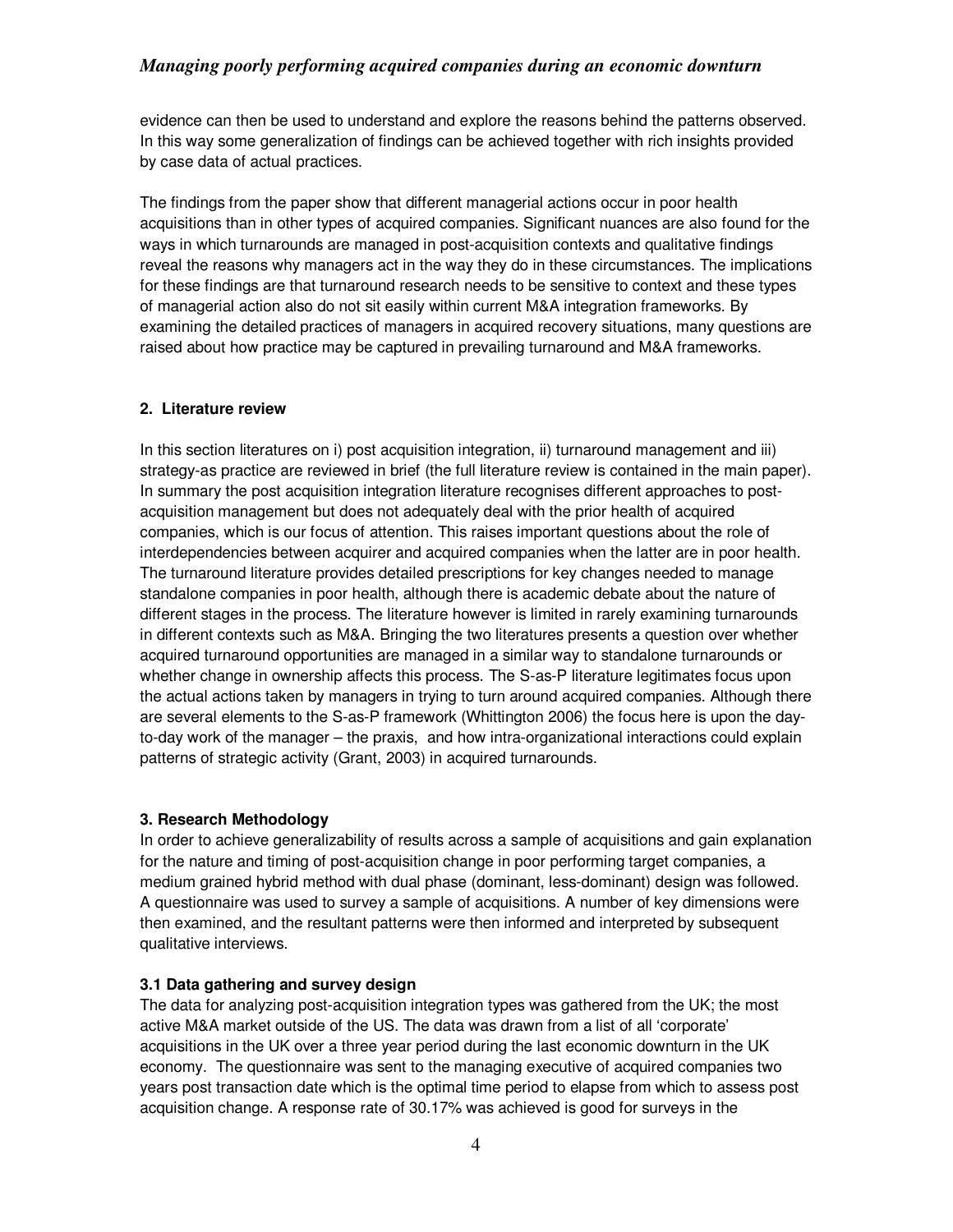# *Managing poorly performing acquired companies during an economic downturn*

acquisition field (Datta and Grant, 1990). The questionnaire elicited basic details about the respondents and firms and then focused in detail upon post acquisition changes made to the acquired company. These variables were drawn from the turnaround and M&A literatures.

#### **3.2 Data Analysis**

Following data cleaning and univariate analysis of the dataset (calculation of descriptive statistics, etc.), the dataset was split into good and poor financial health prior to acquisition. Statistically significant differences were found between the two groups in terms of changes made to the acquired companies (details are in the full paper). Next, a multivariate statistical analysis was conducted focusing upon cluster analysis (Hair et al., 2007) for organizing observed data into meaningful groupings, and hence developing or testing taxonomies. A number of hierarchical clustering algorithms were applied, and agglomeration schedules studied to gain insight into the number of clusters in the data. A high degree of consistency was found between the hierarchical and non-hierarchical methods, suggesting that a two-group solution was highly robust, and should be studied further. A two-group solution using Ward's method (with Squared Euclidean distance) is presented in the full paper.

#### **4. Results**

Two robust clusters emerged for acquired companies in poor financial health prior to acquisition. The clusters were distinct from each other on a number of dimensions of change as well as in terms of perceptions of performance. In order to explain these differences and gain a deeper understanding of these turnarounds and the managerial actions which took place the interview data revealed telling nuances. For instance the clusters differed on the amount of changes which took place and whether they used an Insider or Outsider to bring these changes about. To illustrate, in the words of one key informant, *'as an Outsider you can stand back and see things often clearer, in a visionary and strategic sense – you don't have an emotional burden and can carry out significant change'.* Unlike the turnaround literature which suggests very high percentages of turnaround use new Outsider managers, one of our clusters had high levels of Insiders*.* Another interesting difference between clusters was the level of interdependency between the parent and acquired company with one respondent saying *'it was definitely my worst*  hour – my relationship with Geneva (head office) almost totally broke down' whereas in another cluster the integration manager and head office worked seamlessly as a team*. There were also differences in the pace of change between clusters. Finally* another finding was that the turnaround clusters did not sit well with conventional post acquisition integration frameworks suggesting a complex interdependency relationship at work.

#### **5. Discussion**

This paper suggests that not all acquisitions with poor prior health are managed in the same way. In particular, there are significant differences in the extent to which i) top management are changed, and ii) the amount and nature of changes carried out to the acquired company. These findings extend earlier work which suggests differential performance outcomes for acquired turnaround situations but does not open the black box of managerial actions used to achieve these ends (Bruton, Oviatt, White, 1994; Castrogiovanni and Bruton 2000). This paper supports the value of employing a S-as-P approach to studying strategic events as it reveals how managerial practices are an important influence upon strategies and performance.